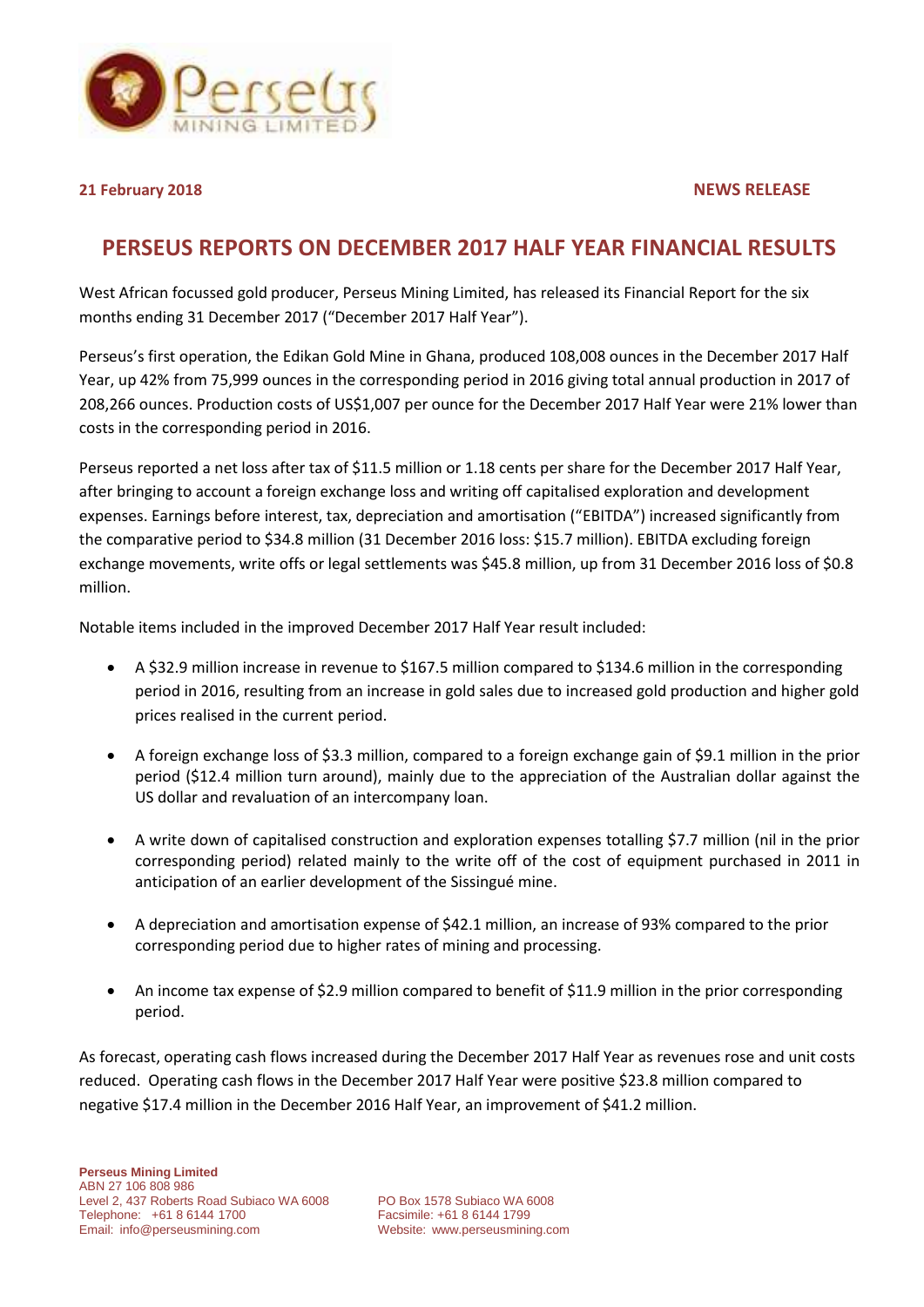

At 31 December 2017, Perseus had cash and current receivables totalling \$58.1 million and net working capital totalling \$21.8 million.

The Company's net assets as at 31 December 2017 were \$701.0 million or \$0.68 per share after taking into account interest bearing liabilities of \$60.9 million.

Looking to the future, Group gold production for the 12 months to June 2018 is forecast to increase to 250- 285,000 ounces, including production from Edikan as well as a contribution from Perseus's second producing mine, the Sissingué Gold Mine in Cote d'Ivoire which is scheduled to declare commercial production from 1 April 2018. Together, the two sites are expected to deliver Group all-in site costs for the full financial year of US\$950- 1,100 per ounce.

# **Change to Board Composition**

Non-executive director, Mr Alex Davidson, has tendered his resignation from the Board of Perseus Mining Limited with effect from 21 February 2018 in an effort to reduce his workload as a professional director in line with modern governance principles. Mr Davidson joined the Board following the acquisition of Amara Mining plc by Perseus in April 2016.

There are no current plans to appoint a replacement director for Mr Davidson which means that going forward Perseus's Board will be comprised of six Directors including four non-executive directors.

# *Managing Director Jeff Quartermaine Comments:*

*"Underlying the improved financial results reported today is clear evidence of the significant turn-around in Perseus's operating performance over the last twelve months and the Company's growing ability to generate positive cash flows. With the successful commissioning of our second mine at Sissingué, this positive trend is expected to continue and to translate into positive earnings in periods to come.*

*It was with regret that the Board accepted Alex Davidson's resignation as director but acknowledged his wish to reduce his workload as a director in line with current governance standards. On behalf of our Chairman Sean Harvey and the remainder of the Board, I wish to sincerely thank Alex for his positive contribution to Board discussions during the relatively short period that he has been with us."* 

For further information, please contact:

| <b>Managing Director:</b> | Jeff Quartermaine at telephone +61 8 6144 1700 or email<br>jeff.quartermaine@perseusmining.com;               |
|---------------------------|---------------------------------------------------------------------------------------------------------------|
|                           | Chief Financial Officer: Elissa Brown at telephone +61 8 6144 1700 or email<br>Elissa.brown@perseusmining.com |
| <b>Media Relations:</b>   | Nathan Ryan at telephone +61 4 20 582 887 or email<br>nathan.ryan@nwrcommunications.com.au (Melbourne)        |